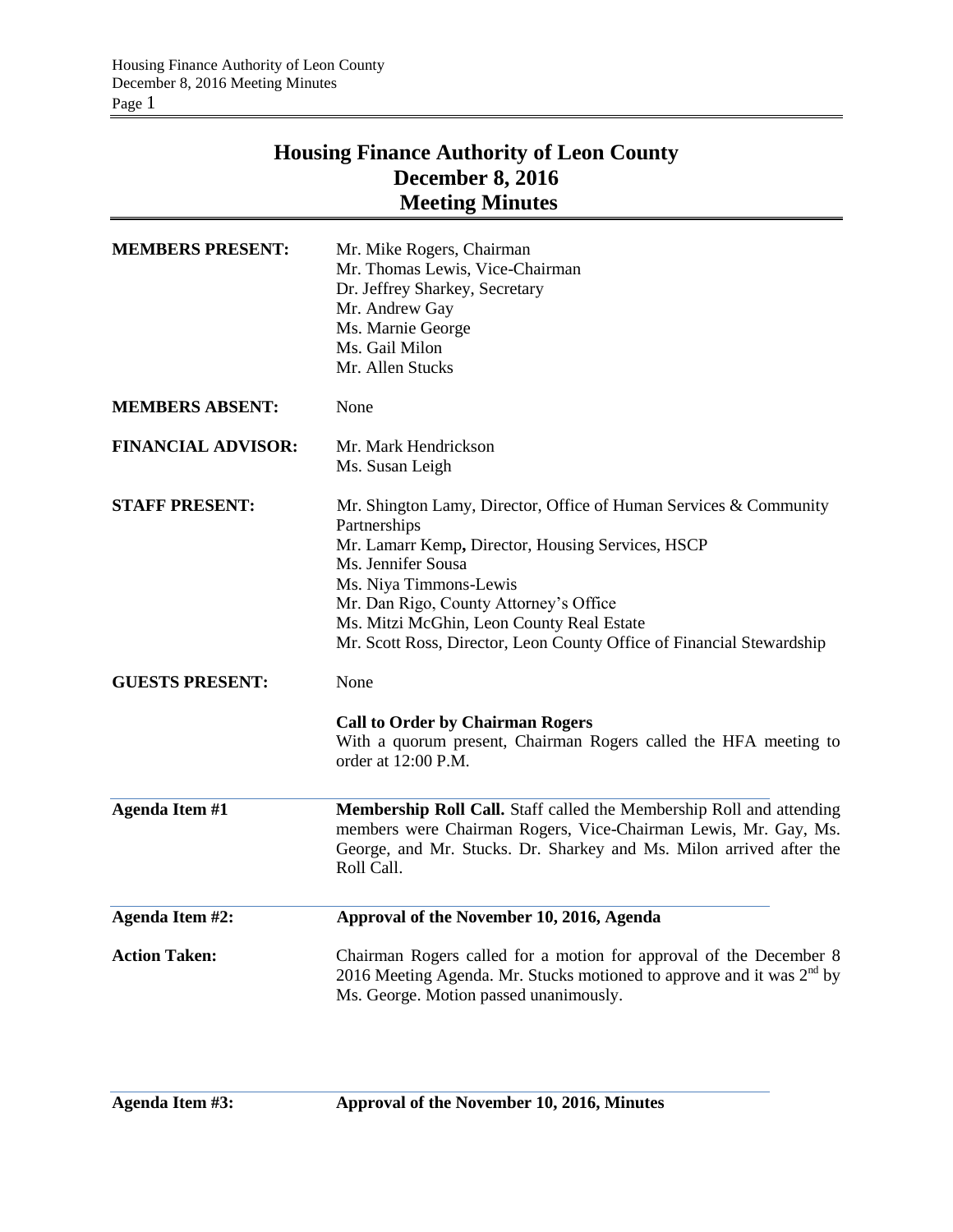| Agenda Item #5A & 5B   | <b>Financial Report</b>                                                                                                                                                                           |
|------------------------|---------------------------------------------------------------------------------------------------------------------------------------------------------------------------------------------------|
| <b>Action Taken:</b>   | No public comment.                                                                                                                                                                                |
| <b>Agenda Item #4:</b> | <b>Public Comment</b>                                                                                                                                                                             |
| <b>Action Taken:</b>   | Chairman Rogers called for a motion for approval of the November 10,<br>2016 Meeting Minutes. Mr. Stucks motioned to approve and it was 2 <sup>nd</sup><br>by Mr. Gay. Motion passed unanimously. |

Mr. Gay and Mr. Hendrickson presented a report on HFA finances. A discussion followed on the timing of financial reports and the required 7-day posting to the HFA's website of materials distributed to the Board at a meeting. Mr. Hendrickson noted that when a Board meeting fell early in the month, the 7-day requirement could not be met.

| Agenda Item #6A:     | <b>Emergency Repair Program</b>                                                                                                                  |  |  |
|----------------------|--------------------------------------------------------------------------------------------------------------------------------------------------|--|--|
|                      | The Board asked Mr. Gay and Mr. Hendrickson to recommend a policy<br>for dealing with the timing issue at the January Board meeting.             |  |  |
|                      | Mr. Stucks motioned to accept the November 30, 2016 Financial<br>Statement, and was $2nd$ by Mr. Gay. Motion passed unanimously.                 |  |  |
| <b>Action Taken:</b> | The Board directed Mr. Hendrickson to comply with the 7-day<br>requirement, even if it resulted in financials being pushed back by one<br>month. |  |  |

Mr. Kemp reported that the program had commitments utilizing all funding, but that no repairs had been closed out in the past month.

Action Taken: No Action Required.

**Agenda Item #6B: Real Estate Activity**

Ms. McGhin presented an updated report on real estate sales and contracts. She reported that:

- 723 Frankie Lane Drive had sold for \$12,000, with \$11,300 net to the HFA
- 114 Osceola Street had sold for 434,1000, with \$33,077 net to the HFA
- 2109 Holton Street is under contract for \$6,500, with an anticipated December closing which would net the HFA \$5,800
- 278 Oakview Drive is under contract for \$27,300, with an anticipated January 2017 closing which would net the HFA \$26,500

**Mr. Hendrickson stated that the revised property spreadsheet would be emailed to Board members after the meeting**. Mr. Rigo stated that he anticipated additional properties to be added to the list in 2017.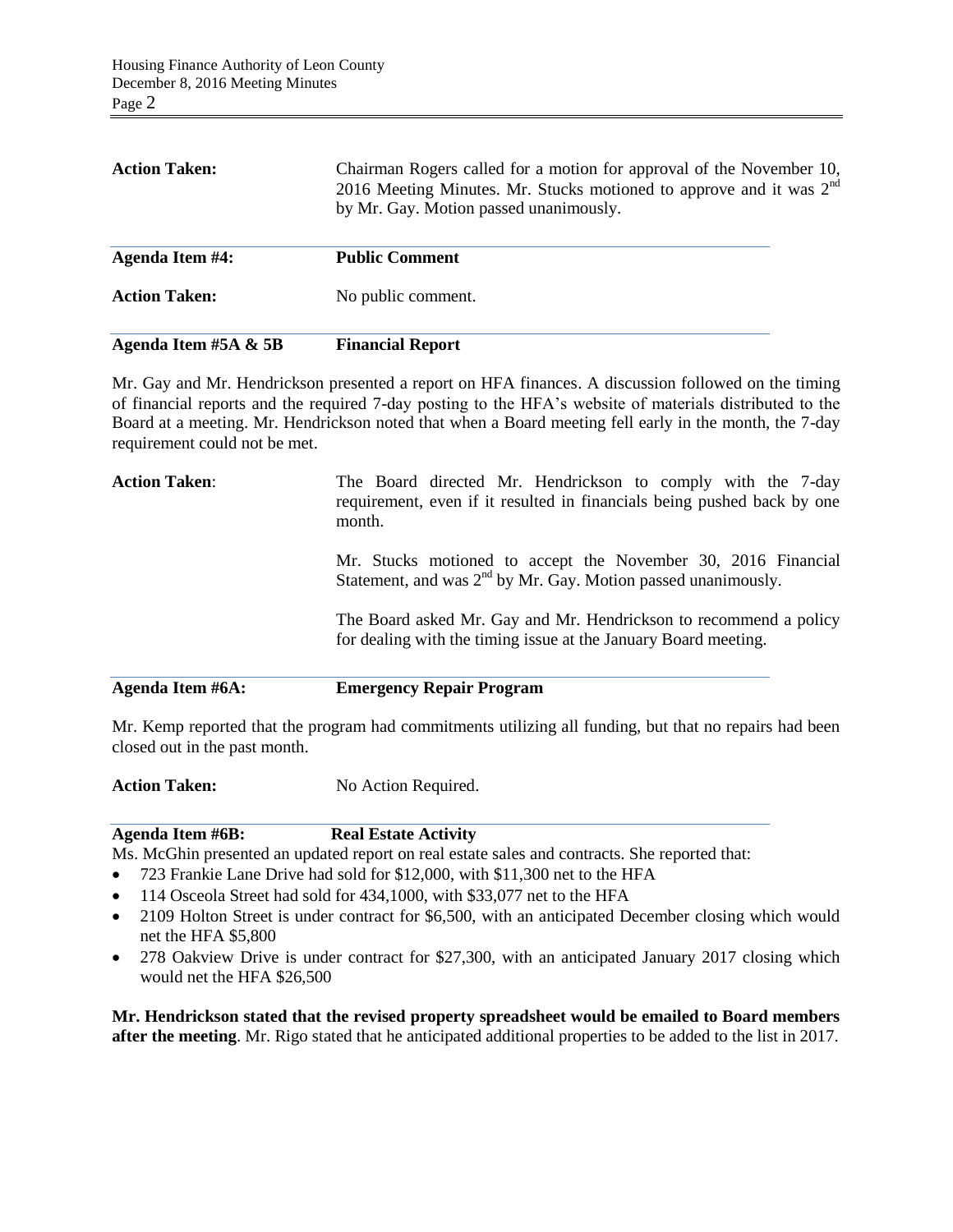Mr. Sharkey asked if the HFA could solicit lending institutions to make donations of property to the HFA. **Mr. Gay volunteered to provide contact information for lending institutions and to assist with the drafting of a letter to them**.

Action Taken: No Action Required.

## **Agenda Item #6C: Future Role of the HFA**

Mr. Hendrickson reported on the background and general status of the proposed changes to the HFA's ordinance that would give the HFA greater autonomy. He presented a chart which showed that virtually all local HFA's in Florida controlled their own budget, contracts, and staffing.

Mr. Rigo reported that an item was on the BOCC agenda for December 13 that would authorize a public hearing on the ordinance changes for the January 24, 2017 BOCC meeting. He explained that the Ordinance governing the HFA would essentially mirror the state statute, and would include only the minimally required items. Mr. Rigo then explained that an accompanying BOCC Resolution would be considered in February, which would have more of the detail on HFA structure and other items. He then explained the proposed Ordinance and Resolution in detail.

Mr. Rigo noted that the Resolution would provide a transition period for the HFA budget and finances, with the HFA still in the County system through September 30, 2017—with the HFA having the option, at its sole discretion—to adopt its own budget and financial system beginning October 1, 2017. Mr. Rigo stated that the Resolution also included a requirement for an annual report from the HFA to the BOCC.

Mr. Hendrickson noted that the HFA would need to have a transition plan for budget, finances, investments, audits, and procurement.

Dr. Sharkey asked County staff if they would still provide support to the HFA. Mr. Rigo and Mr. Lamy stated that they would continue to provide the same level of service. Mr. Rigo noted that the work related to the Real Estate Division was part of the County's adopted policy and procedures for disposition of properties designated for affordable housing.

Mr. Ross stated that the Office of Financial Stewardship did not charge the HFA for their services. **He stated that he would present an estimate of what the costs to his department related to HFA activities would be if charged**.

Action Taken: No Action Required.

**Agenda Item #6D: "To-Do" List** Mr. Hendrickson presented the "to-do" list..

Action Taken: No Action Required.

**Agenda Item #7: New Business**

Mr. Kemp stated that the Board needed to consider approval of travel to the NALHFA and FLALHFA Conferences in 2017. **The Board asked Mr. Hendrickson to provide information on the two conferences at the January 2017 HFA meeting**.

**Action Taken:** No Action Required